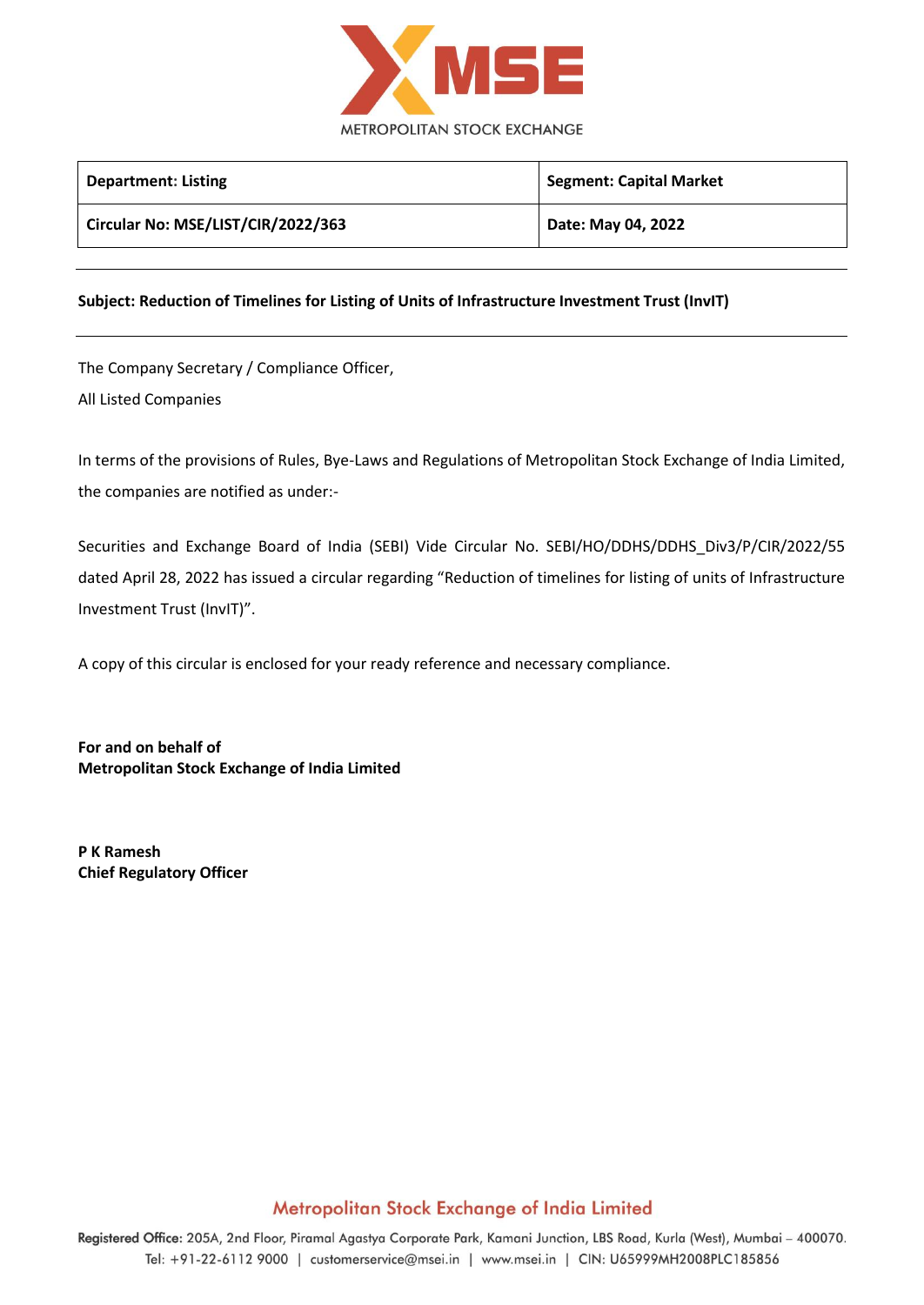

**CIRCULAR**

## **SEBI/HO/DDHS/DDHS\_Div3/P/CIR/2022/55 April 28, 2022**

**To, Infrastructure Investment Trusts Recognised Stock Exchanges Registered Depositories Registered Depository Participants, Stock brokers, Merchant Bankers, Registrars to an Issue and Share Transfer Agents, Bankers to issues, Self-Certified Syndicate Banks**

Madam / Sir,

**Sub: Reduction of timelines for listing of units of Infrastructure Investment Trust (InvIT)**

1. As a part of the continuing endeavour to streamline the process of public issue of units of Infrastructure Investment Trust (InvIT), it has been decided to reduce the time taken for allotment and listing after the closure of issue to six working days as against the present requirement of within twelve working days. The indicative timelines from issue closure till listing are as under:

Timelines from issue closure till listing

| SI. | <b>Details of activities</b> | <b>Due</b>     | date |
|-----|------------------------------|----------------|------|
| No. |                              | (working day*) |      |
|     | Issue closes                 | T (Issue       |      |
|     |                              | closing date)  |      |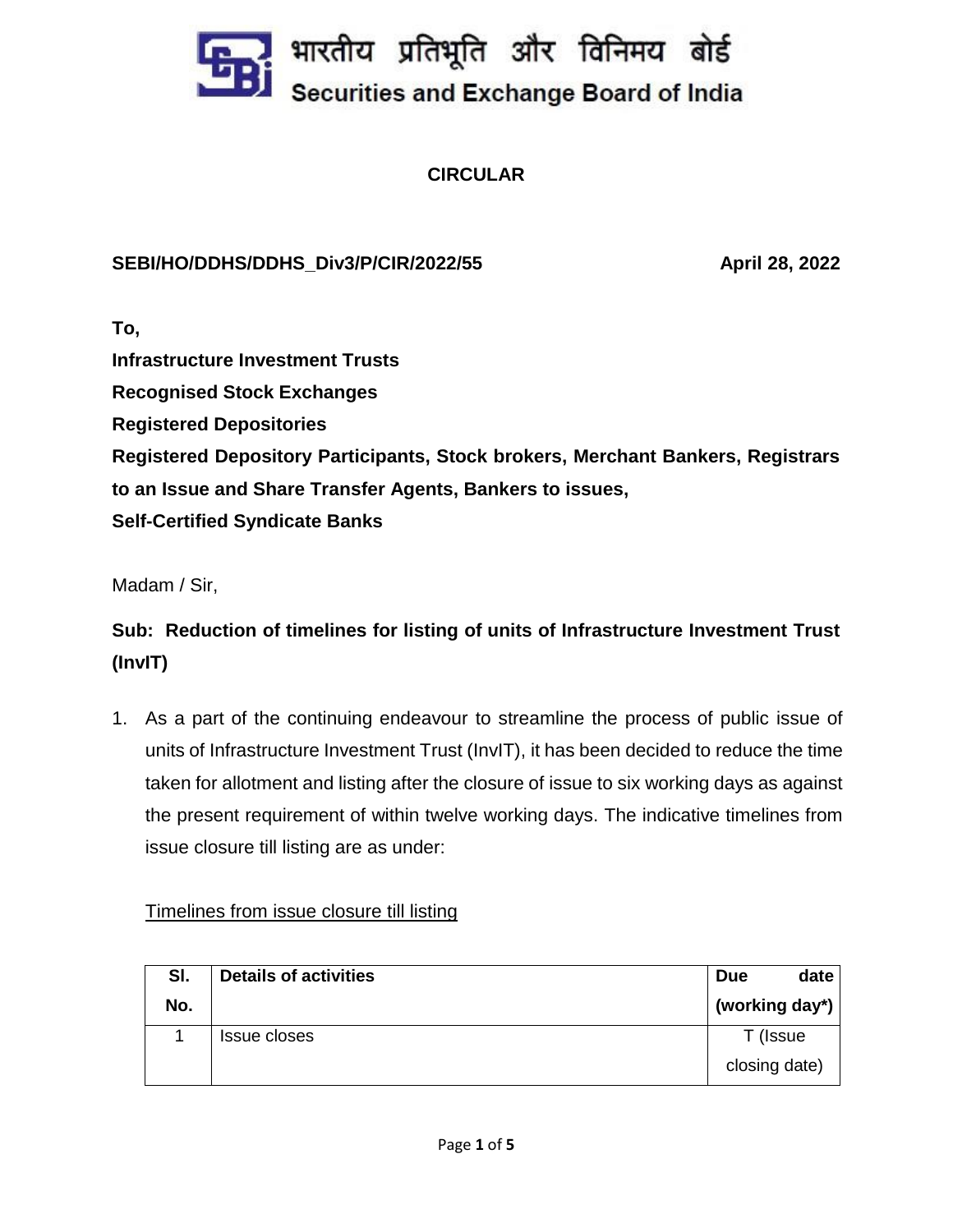

| SI.            |                                                                                                                                                                                                                                                                                                                                                                                                                                                                                                                                                          | <b>Details of activities</b> | <b>Due</b><br>date                                                                                                                                                                                                              |                |
|----------------|----------------------------------------------------------------------------------------------------------------------------------------------------------------------------------------------------------------------------------------------------------------------------------------------------------------------------------------------------------------------------------------------------------------------------------------------------------------------------------------------------------------------------------------------------------|------------------------------|---------------------------------------------------------------------------------------------------------------------------------------------------------------------------------------------------------------------------------|----------------|
| No.            |                                                                                                                                                                                                                                                                                                                                                                                                                                                                                                                                                          |                              |                                                                                                                                                                                                                                 | (working day*) |
| $\overline{2}$ | Stock exchange(s) shall allow modification of selected fields<br>a)<br>(till 11 AM) in the bid details already uploaded.<br>RTA to get the electronic bid details from the stock<br>b)<br>exchanges by end of the day.<br>Designated branches of Self Certified Syndicate Banks<br>C)<br>(SCSB) may not accept applications after T+1 day.<br>Syndicate members, brokers, DPs and RTAs to forward<br>d)<br>a schedule with following fields along with the application<br>forms to designated branches of the respective SCSBs for<br>blocking of funds. |                              |                                                                                                                                                                                                                                 |                |
|                |                                                                                                                                                                                                                                                                                                                                                                                                                                                                                                                                                          | <b>S. No.</b>                | <b>Details</b>                                                                                                                                                                                                                  |                |
|                |                                                                                                                                                                                                                                                                                                                                                                                                                                                                                                                                                          | $\mathbf{1}$                 | Symbol                                                                                                                                                                                                                          |                |
|                |                                                                                                                                                                                                                                                                                                                                                                                                                                                                                                                                                          | $\overline{2}$               | Intermediary code                                                                                                                                                                                                               |                |
|                |                                                                                                                                                                                                                                                                                                                                                                                                                                                                                                                                                          | 3                            | Location code                                                                                                                                                                                                                   |                |
|                |                                                                                                                                                                                                                                                                                                                                                                                                                                                                                                                                                          | 4                            | Application No.                                                                                                                                                                                                                 | $T+1$          |
|                |                                                                                                                                                                                                                                                                                                                                                                                                                                                                                                                                                          | 5                            | Category                                                                                                                                                                                                                        |                |
|                |                                                                                                                                                                                                                                                                                                                                                                                                                                                                                                                                                          | 6                            | <b>PAN</b>                                                                                                                                                                                                                      |                |
|                |                                                                                                                                                                                                                                                                                                                                                                                                                                                                                                                                                          | $\overline{7}$               | DP Id                                                                                                                                                                                                                           |                |
|                |                                                                                                                                                                                                                                                                                                                                                                                                                                                                                                                                                          | 8                            | <b>Client ID</b>                                                                                                                                                                                                                |                |
|                |                                                                                                                                                                                                                                                                                                                                                                                                                                                                                                                                                          | 9                            | No. of units                                                                                                                                                                                                                    |                |
|                |                                                                                                                                                                                                                                                                                                                                                                                                                                                                                                                                                          | 10                           | Amount                                                                                                                                                                                                                          |                |
|                | f)                                                                                                                                                                                                                                                                                                                                                                                                                                                                                                                                                       | their end.                   | e) RTA to give bid file received from stock exchanges<br>containing the application number and amount to all the<br>SCSBs who may use this file for validation/ reconciliation at<br>SCSBs to continue/begin blocking of funds. |                |
|                | g)                                                                                                                                                                                                                                                                                                                                                                                                                                                                                                                                                       |                              | Demat Account of InvIT is credited with the SPV shares.                                                                                                                                                                         |                |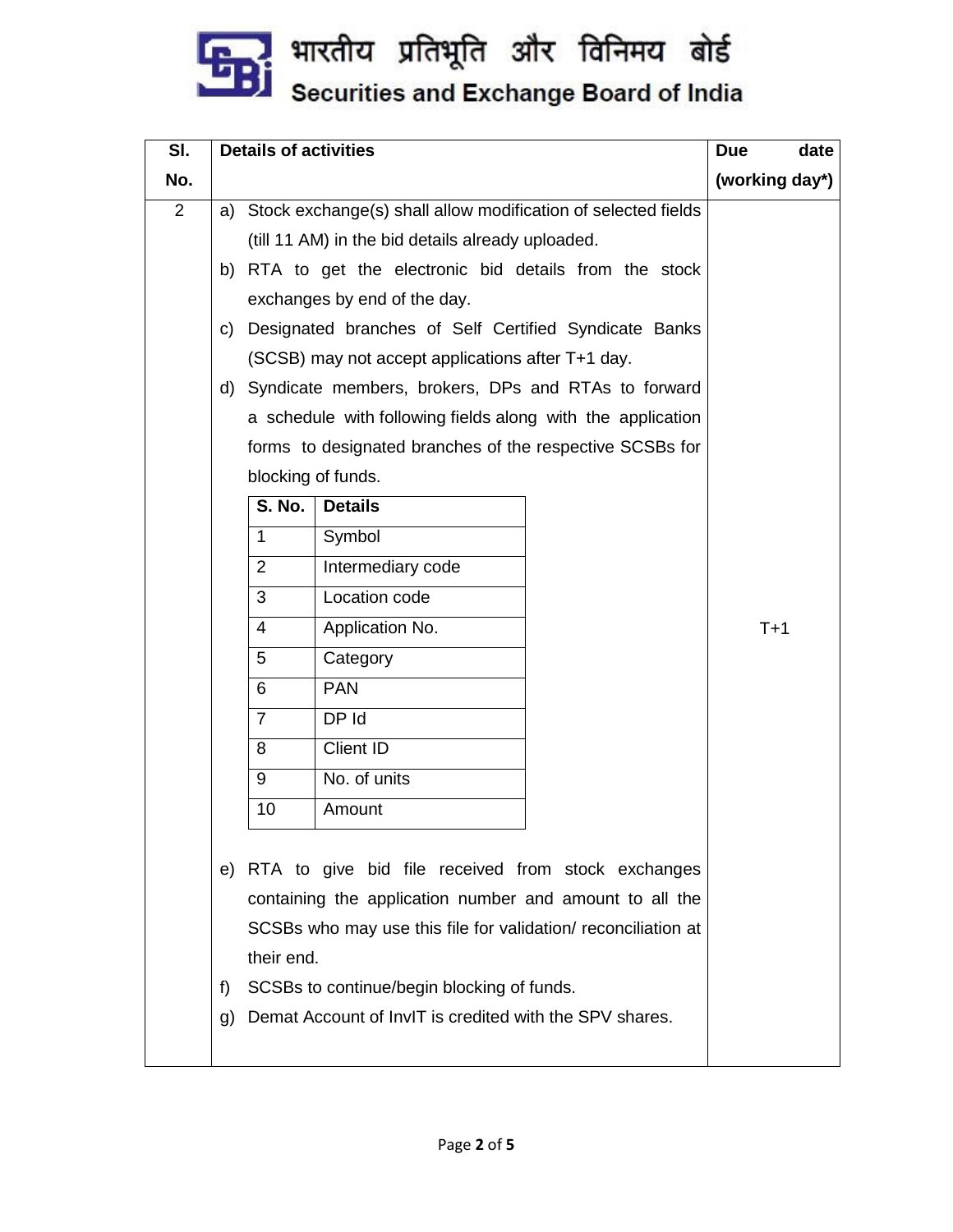

| SI. | <b>Details of activities</b> |                                                                           | date<br><b>Due</b> |
|-----|------------------------------|---------------------------------------------------------------------------|--------------------|
| No. |                              |                                                                           | (working day*)     |
| 3   | a)                           | Investment manager on behalf of InvIT, merchant banker                    |                    |
|     |                              | and RTA to submit relevant documents to the stock                         |                    |
|     |                              | exchange(s) except listing application, allotment details and             |                    |
|     |                              | demat credit and refund details for the purpose of listing<br>permission. |                    |
|     |                              | b) SCSBs to send confirmation of funds blocked (final                     |                    |
|     |                              | certificate) to the RTA by end of the day.                                |                    |
|     |                              | c) RTA shall reconcile the compiled data received from the                | $T+2$              |
|     |                              | stock exchange(s) and all SCSBs.                                          |                    |
|     |                              | d) RTA to undertake "Technical Rejection" test based on                   |                    |
|     |                              | electronic bid details and prepare list of technical rejection            |                    |
|     |                              | cases.                                                                    |                    |
|     | e)                           | Transfer of shares from Sponsor Demat a/c to Trust Demat<br>account       |                    |
| 4   | a)                           | Finalization of technical rejection and minutes of the meeting            |                    |
|     |                              | between Investment Manager on behalf of InvIT, merchant                   |                    |
|     |                              | banker, RTA.                                                              |                    |
|     |                              | b) The allotment in the public issue of units to applicants other         |                    |
|     |                              | than anchor investors and strategic investors shall be on                 |                    |
|     |                              | proportionate basis.                                                      |                    |
|     | C)                           | RTA shall finalise the basis of allotment and submit it to the            |                    |
|     |                              | designated stock exchange for approval.                                   |                    |
|     |                              | d) Designated stock exchange to approve the basis of                      | $T+3$              |
|     |                              | allotment.                                                                |                    |
|     |                              | e) RTA to prepare funds transfer schedule based on approved               |                    |
|     |                              | basis of allotment.                                                       |                    |
|     | f)                           | RTA and merchant banker to issue funds transfer                           |                    |
|     |                              | instructions to SCSBs.                                                    |                    |
|     | g)                           | Sponsor shall transfer its entire shareholding or interest or             |                    |
|     |                              | rights in the HoldCo and /or SPV or ownership of the                      |                    |
|     |                              | infrastructure projects as disclosed in the offer document.               |                    |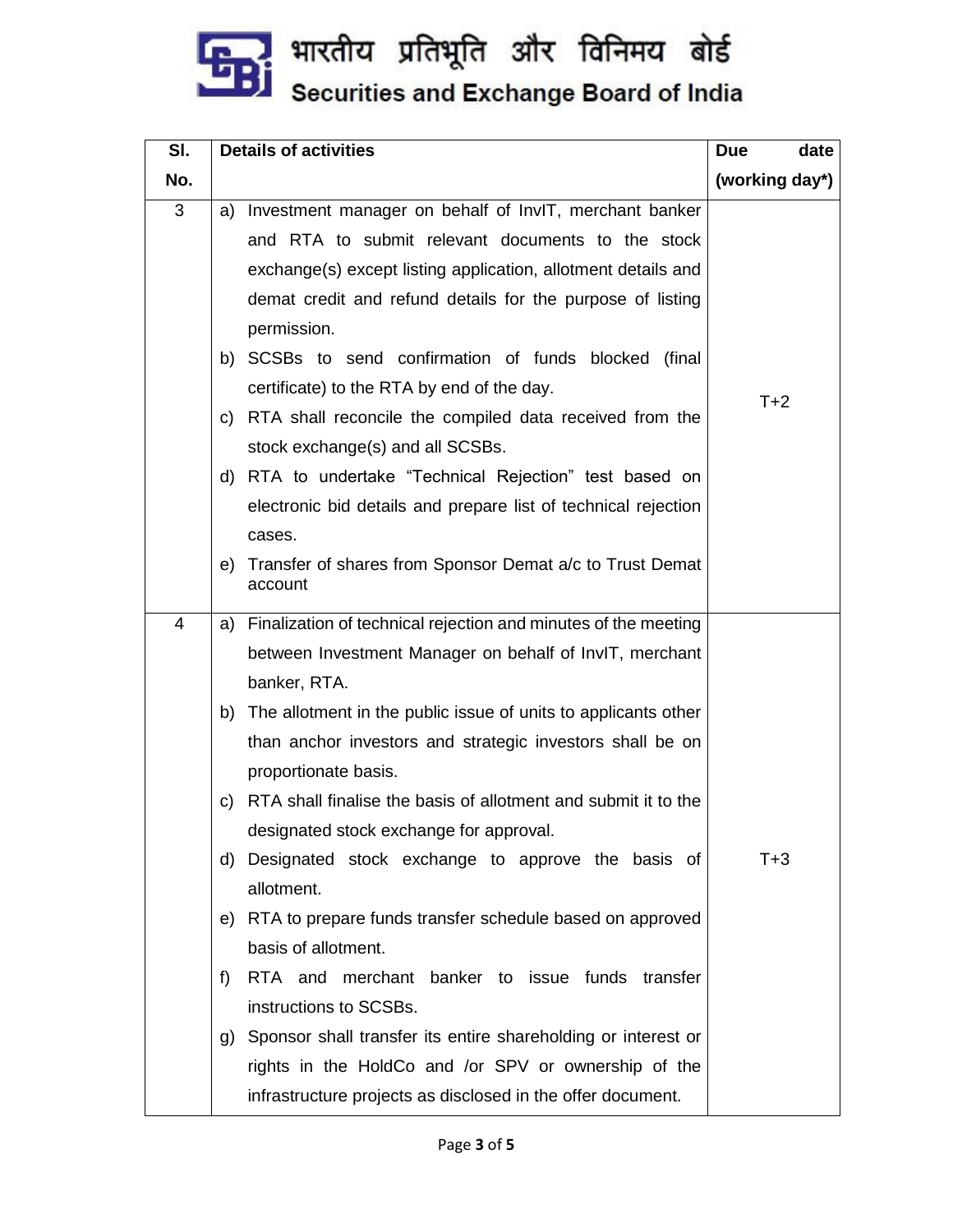

| SI. | <b>Details of activities</b>                                          | <b>Due</b><br>date |
|-----|-----------------------------------------------------------------------|--------------------|
| No. |                                                                       | (working day*)     |
|     | Investment manager on behalf of the InvIT to initiate<br>h)           |                    |
|     | corporate action for credit of units of InvIT to the                  |                    |
|     | sponsor/other shareholders of the SPVs/assets.                        |                    |
| 5   | SCSBs to credit the funds in public issue account of the InvIT<br>a)  |                    |
|     | and confirm the same.                                                 |                    |
|     | b) After successful transfer of assets to InvIT, the allotment of     |                    |
|     | units to investors in the public issue shall be made.                 |                    |
|     | RTA/ Investment manager to initiate corporate action for<br>C)        |                    |
|     | credit of units of InvIT to successful allottees in the public        |                    |
|     | issue.                                                                | $T+4$              |
|     | d) Investment manager and RTA to file allotment details with          |                    |
|     | designated stock exchange(s) and confirm all formalities are          |                    |
|     | complete except demat credit.                                         |                    |
|     | e) RTA to send bank-wise data of allottees, amount due on             |                    |
|     | units allotted, if any, and balance amount to be unblocked to         |                    |
|     | SCSBs.                                                                |                    |
| 6   | RTA to receive confirmation of demat credit from<br>a)                |                    |
|     | depositories.                                                         |                    |
|     | b) Investment manager and RTA to file confirmation of demat           |                    |
|     | credit and issuance of instructions to unblock ASBA funds,            |                    |
|     | as applicable, with stock exchange(s).                                |                    |
|     | c) The merchant banker(s) shall ensure that the allotment,            |                    |
|     | credit of dematerialised units of InvIT and unblocking of             | $T+5$              |
|     | application monies, as may be applicable, are done<br>electronically. |                    |
|     | d) Investment manager on behalf of InvIT shall make listing           |                    |
|     | application to stock exchange(s) to give listing and trading          |                    |
|     | permission.                                                           |                    |
|     | e) Stock exchange(s) to issue notice for listing<br>and               |                    |
|     | commencement of trading.                                              |                    |
|     |                                                                       |                    |